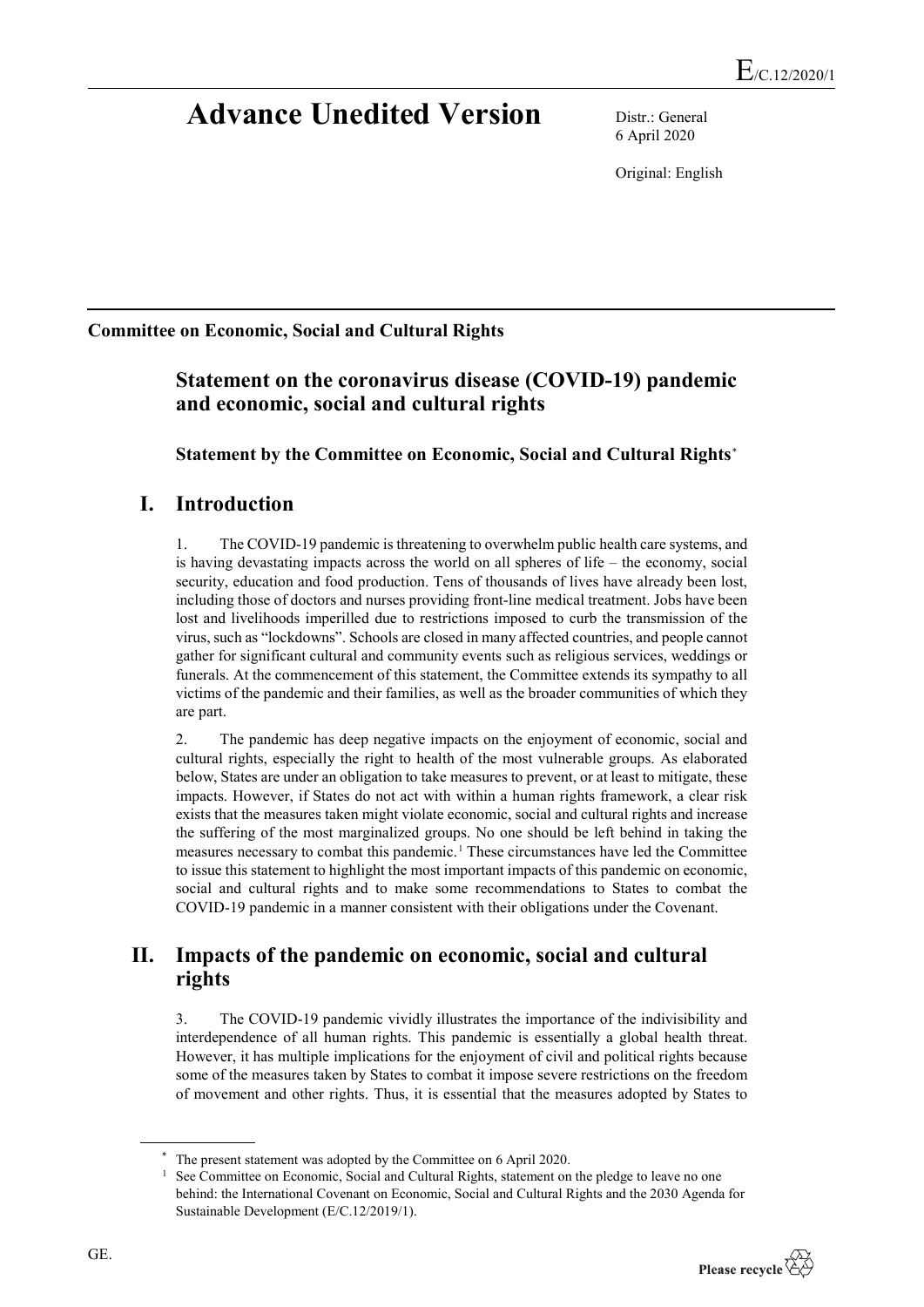combat this pandemic are reasonable and proportionate to ensure protection of all human rights.

4. Health-care systems and social programmes have been weakened by decades of underinvestment in public health services and other social programmes, accelerated by the global financial crisis of 2007–2008.[2](#page-1-0) Consequently, they are ill equipped to respond effectively and expeditiously to cope with the intensity of the current pandemic.

5. Disadvantaged and marginalized groups are severely affected by the current crisis. The elderly, those with pre-existing health conditions and compromised immune systems are particularly vulnerable to serious health consequences if infected by COVID-19. Other groups are at greater risk of contagion such as those in residential care facilities or communal living arrangements; prisoners and persons in detention facilities; and residents of informal settlements or other areas lacking adequate access to water, soap or sanitizer. Certain categories of workers such as delivery workers, garbage collection workers, manual labourers and farmworkers are exposed to heightened risks of being infected, as the nature of their work does not allow them to take advantage of dispensations to work from home using digital technology. Many health-care workers, who are performing heroic work in the front lines of responding to the pandemic, are being infected due to inadequacies or shortages of personal protective equipment and clothing. A number of groups are severely disadvantaged by the economic consequences of measures adopted in a number of countries to contain the spread of COVID-19. These include precarious workers in the 'gig-economy' or informal sector<sup>[3](#page-1-1)</sup> along with other groups of workers who face retrenchments or loss of wages and social benefits, including domestic workers in many countries. Informal traders and a number of small businesses can no longer ply their trade or conduct business, resulting in profound economic insecurity for themselves and their dependants.

6. Inadequate public goods and social programmes also deepen global income and wealth inequalities. Those living in poverty cannot afford to purchase the aforementioned goods and services in the private market, and they bear the disproportionate burden of the economic consequences of quarantines, lockdowns and the adverse national and international economic situation.

7. In countries where schools, technical colleges and higher educational institutions are closed, efforts are being made to continue teaching and learning online. These are important measures to mitigate the impact of these closures on the right to education. However, they also carry the risk of deepening educational inequalities between rich and poor learners due to unequal access to affordable Internet services and equipment such as computers, smart phones and tablets.

8. The COVID-19 pandemic also threatens to deepen gender inequalities as the burden of caring for children at home and sick or elderly family members falls disproportionately on women, given the still deeply embedded gender stereotypes and roles in many societies. In circumstances where families are in lockdown or quarantine, women may be additionally vulnerable to domestic violence, and have limited recourse in these circumstances.

9. Indigenous peoples, refugees and asylum seekers, and those living in conflict-affected countries or regions are particularly vulnerable during this pandemic. Many lack adequate access to water, soap or sanitizer, COVID-19 testing facilities, health-care services and information. These populations frequently suffer higher rates of chronic illnesses and underlying health conditions that place them at greater risk of developing severe health complications from COVID-19.

<span id="page-1-0"></span><sup>&</sup>lt;sup>2</sup> See the letter to States parties from the Chair of the Committee on Economic, Social and Cultural Rights, dated 16 March 2020; Committee on Economic, Social and Cultural Rights, statement on public debt, austerity measures and the International Covenant on Economic, Social and Cultural Rights (E/C.12/2016/1).

<span id="page-1-1"></span><sup>&</sup>lt;sup>3</sup> See Committee on Economic, Social and Cultural Rights, general comments No. 18 (2005) on the right to work, No. 19 (2007) on the right to social security, and No. 23 (2016) on the right to just and favourable conditions of work.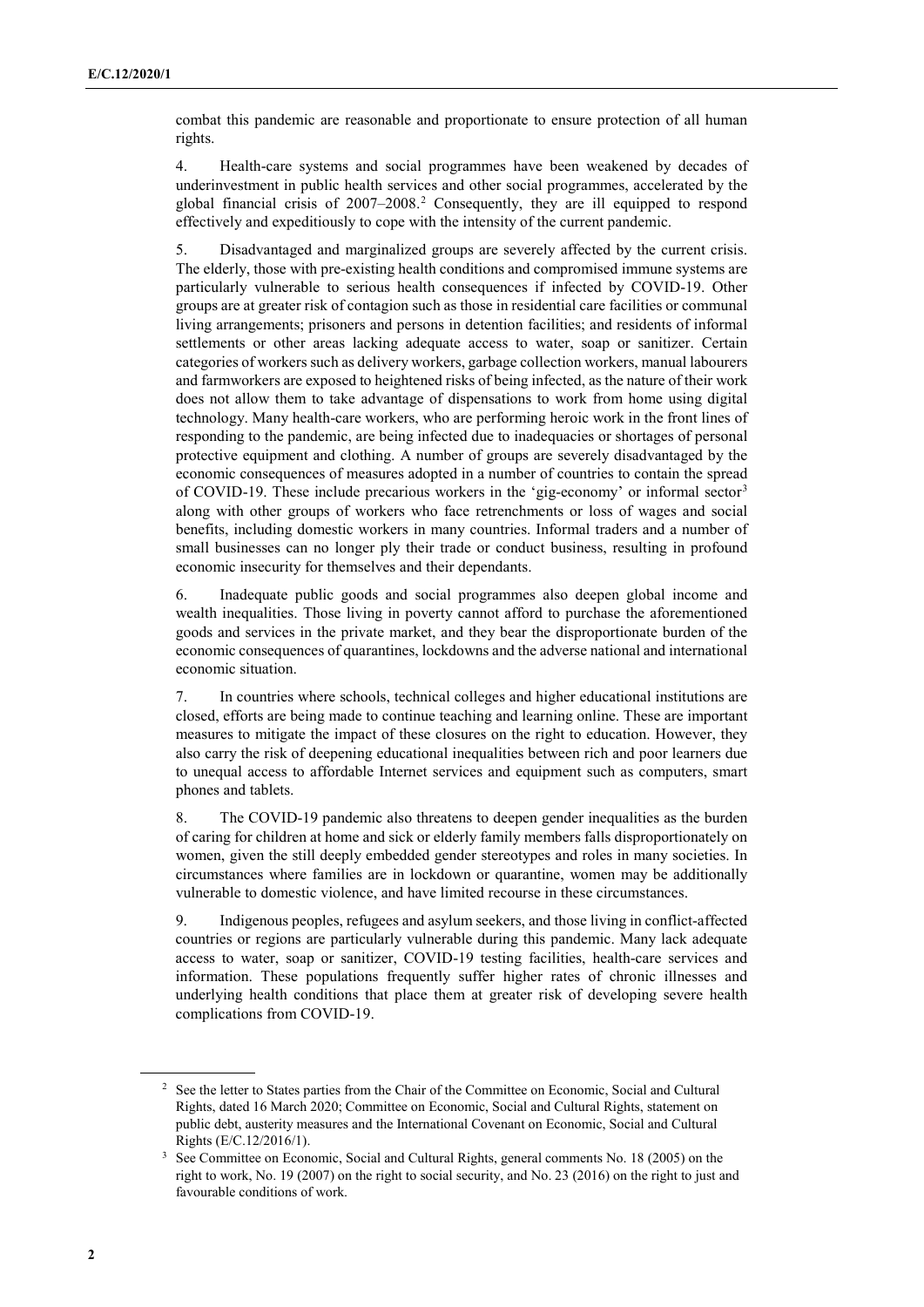#### **III. Recommendations**

10. To ensure that Covenant rights and obligations are protected and fulfilled during this crisis, States should take a range of urgent measures. In particular, responses to the pandemic should be based on the best available scientific evidence to protect public health.<sup>[4](#page-2-0)</sup>

11. Where the measures adopted limit Covenant rights, they should comply with the conditions set out in article 4 of the Covenant. In essence, such measures must be necessary to combat the public health crisis posed by COVID-19, and be reasonable and proportionate. Emergency measures and powers adopted by States parties to deal with the pandemic should not be abused, and should be lifted as soon as they are no longer necessary for protecting public health.

12. In responding to the pandemic, the inherent dignity of all people<sup>[5](#page-2-1)</sup> must be respected and protected, and minimum core obligations imposed by the Covenant should be prioritized.[6](#page-2-2) In this difficult context, access to justice and to effective legal remedies is not a luxury, but an essential element to protect economic, social and cultural rights, especially those of the most vulnerable and marginalized groups. Thus, for example, it is essential that law enforcement officials respond to cases of domestic violence, that domestic violence hotlines are operational, and that effective access to justice and legal remedies is accessible to women and children who are subject to domestic violence.

13. It is essential that States adopt appropriate regulatory measures to ensure that healthcare resources in both the public and the private sectors are mobilized and shared among the whole population to ensure a comprehensive, coordinated health-care response to the crisis.<sup>[7](#page-2-3)</sup> As the front-line responders to this crisis, all health-care workers must be provided proper protective clothing and equipment against contagion. It is also essential that they are consulted by decision-makers, and that due regard is paid to their advice. Health-care workers play a critical role in providing early warning signals of the spread of diseases such as COVID-19, and in recommending effective measures of prevention and treatment.

14. State parties are under an obligation to devote their maximum available resources for the full realization of all economic, social and cultural rights, including the right to health. As this pandemic and the measures taken to combat it have had a disproportionate negative impact on the most marginalized groups, States must make all efforts to mobilize the necessary resources to combat COVID-19 in the most equitable manner, in order to avoid imposing a further economic burden on these marginalized groups. Allocation of resources should prioritize the special needs of these groups.

15. All States parties should, as a matter of urgency, adopt special, targeted measures, including through international cooperation, to protect and mitigate the impact of the pandemic on vulnerable groups such as the elderly, persons with disabilities, refugees and conflict-affected populations, as well as communities and groups subject to structural discrimination and disadvantage. Such measures include, among others, the provision of water, soap and sanitizer to communities who lack them; targeted programmes to protect the jobs, wages and benefits of all workers, including undocumented migrant workers; imposing a moratorium on evictions or mortgage bond foreclosures against people's homes during the pandemic; providing social relief and income-support programmes to ensure food and income security to all those in need; taking specially tailored measures to protect the health and livelihoods of vulnerable minority groups, such as the Roma, as well as those of indigenous peoples; and ensuring affordable and equitable access to Internet services by all for educational purposes.

<span id="page-2-0"></span><sup>4</sup> See Committee on Economic, Social and Cultural Rights, general comment No. 25 (2020) on science.

<span id="page-2-1"></span><sup>&</sup>lt;sup>5</sup> See the preamble to the International Covenant on Economic, Social and Cultural Rights.

<span id="page-2-2"></span><sup>6</sup> See Committee on Economic, Social and Cultural Rights, general comment No. 3 (1990) on the nature of States parties' obligations, paras. 10–11.

<span id="page-2-3"></span><sup>7</sup> See Committee on Economic, Social and Cultural Rights, general comment No. 14 (2000) on the right to the highest attainable standard of health.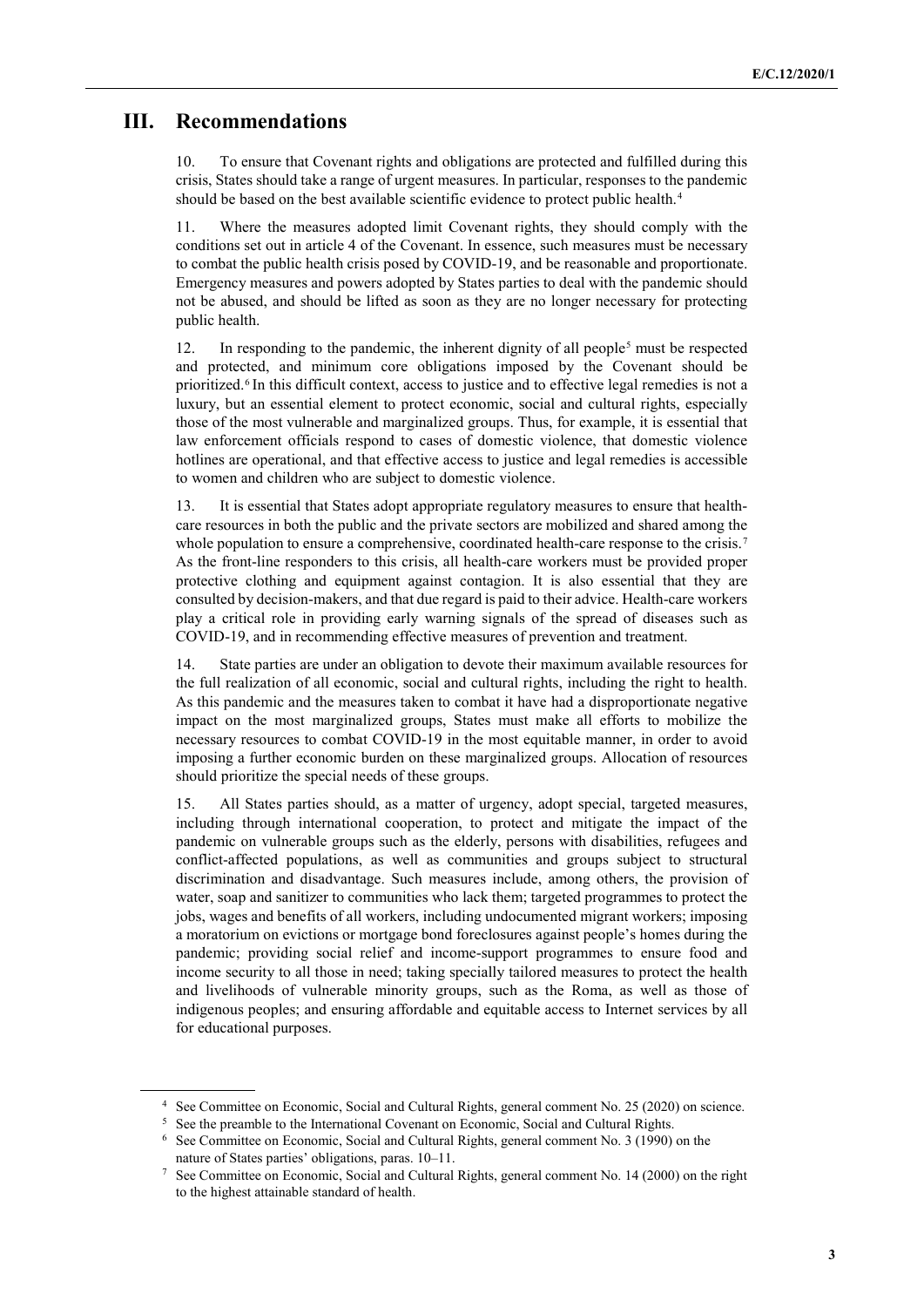16. All workers should be protected from the risks of contagion at work, and States should adopt appropriate regulatory measures to ensure that employers minimize the risks of contagion according to best practice public health standards. Until such measures are adopted, workers cannot be obliged to work and should be protected from disciplinary or other penalties for refusing to work without adequate protection. In addition, States should take immediate measures to protect the jobs, pensions and other social benefits of workers during the pandemic, and to mitigate its economic impacts through, for example, subsidizing wages, providing tax relief and establishing supplementary social security and income protection programmes.[8](#page-3-0)

17. Regulatory measures should also be adopted to prevent profiteering on foodstuffs, hygiene products and essential medicines and supplies. Recommended measures include lifting all value added tax on such supplies during the pandemic, and subsidizing the costs of essential foodstuffs and hygiene products to ensure that they are affordable to the poor.

18. Accurate and accessible information about the pandemic is essential both to reduce the risk of transmission of the virus, and to protect the population against dangerous disinformation. Such information is also crucial in reducing the risk of stigmatizing, harmful conduct against vulnerable groups, including those infected by COVID-19. Such information should be provided on a regular basis, in an accessible format and in all local and indigenous languages. Measures should also be taken to expedite access to affordable Internet services and vital technical equipment by all students, particularly those in poorer communities and regions, so that they can benefit equally from online learning programs while schools and higher education institutions are closed due to the pandemic.

19. The COVID-19 pandemic is a global crisis, which highlights the crucial importance of international assistance and cooperation, a core principle enshrined in the Covenant.[9](#page-3-1) Such international assistance and cooperation include the sharing of research, medical equipment and supplies, and best practices in combating the virus; coordinated action to reduce the economic and social impacts of the crisis; and joint endeavours by all States to ensure an effective, equitable economic recovery. The needs of vulnerable and disadvantaged groups as well as fragile countries, including least developed countries, countries in conflict and post-conflict situations, should be at the centre of such international endeavours.

20. States parties have extraterritorial obligations related to global efforts to combat COVID-19. In particular, developed States should avoid taking decisions, such as imposing limits on the export of medical equipment, that result in obstructing access to vital equipment for the world's poorest victims of the pandemic. Moreover, States parties should make sure that unilateral border measures do not hinder the flow of necessary and essential goods, particular staple foods and health equipment. Any restriction based on the goal of securing national supply must be proportionate and take into consideration the urgent needs of other countries.

21. States should also use their voting powers in international financial institutions to alleviate the financial burden of developing countries in combating the pandemic, with measures such as granting these countries different mechanisms of debt relief. States parties should also promote flexibilities or other adjustments in applicable intellectual property regimes to allow universal access to the benefits of scientific advancements relating to COVID-19 such as diagnostics, medicines and vaccines.

22. Unilateral sanctions of an economic and financial nature weaken health-care systems and could undermine efforts to combat COVID-19, especially in the context of the procurement of medical equipment and supplies. Such sanctions should be lifted to enable affected countries to have access to the resources they need to effectively combat the COVID-19 health pandemic.[10](#page-3-2)

<span id="page-3-0"></span><sup>8</sup> On protection of workers' rights under the Covenant generally, see the Committee's general

comments No. 18, No. 19 and No. 23.<br>See, e.g., arts. 2 (1), 11 and 15 of the International Covenant on Economic, Social and Cultural

<span id="page-3-2"></span><span id="page-3-1"></span>Rights.<br><sup>10</sup> See Committee on Economic, Social and Cultural Rights, general comment No. 8 (1997) on the relationship between economic sanctions and respect for economic, social and cultural rights.